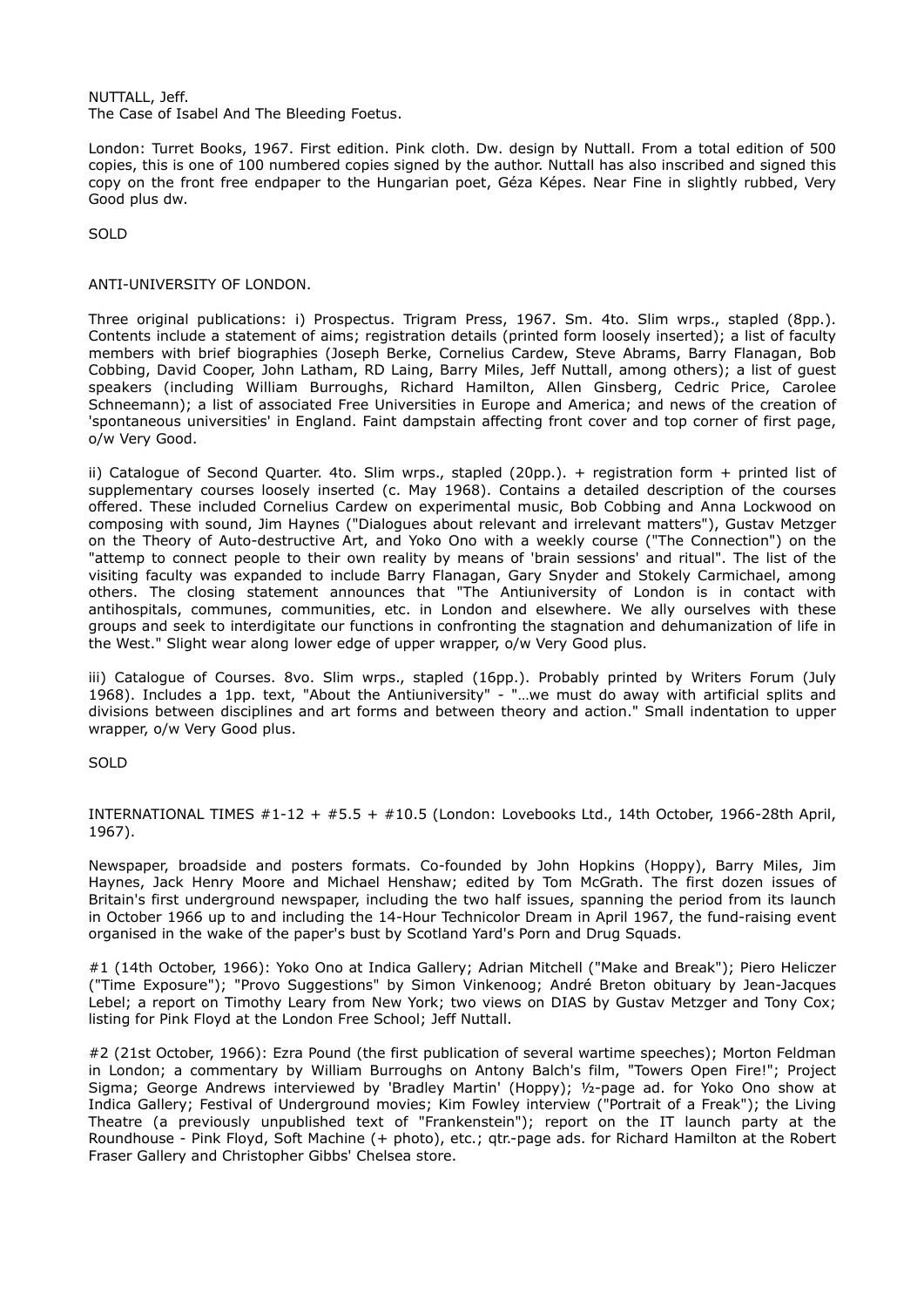#3 (14th November, 1966): William Burroughs ("The Invisible Generation"); Bertrand Russell; qtr.-page ad. for Yoko Ono at the Jeanetta Cochrane Theatre; Mal Dean; transcript of a conversation with Morton Feldman; Jakov Lind; Julio Le Parc; listing for Pink Floyd at the London Free School.

#4 (28th November, 1966): Simon Vinkenoog with Julian Beck in Amsterdam; ad. for Pink Floyd at the Roundhouse; Albert Ayler; Alexander Trocchi on Project Sigma; an interview with Dick Gregory (which led to the police bust on 9th March, 1967, after someone complained to the DPP); Paul Butterfield Blues Band interview; "Berlin Beatniks"; Takis; mastheads by Marijke Koger.

#5 (12th December, 1966): review of Pink Floyd at the London Free School; Claes Oldenburg; Ted Joans on Albert Ayler; John Wilcock; Jeff Nuttall; Jean-Jacques Lebel; "Night Tripper" UFO club ad.; first publication of Jim Dine obscenity trial photos.

#5.5 (24th December, 1966). Poster on stiff card (76x57.7cm.). Silver ink silkscreened in an edition of c.200 copies. A rendition by Michael English of William Burroughs' text, "The Invisible Generation (Continued)", designed so that part of the card could be cut out and assembled to make a word-machine.

#6 (16th January, 1967): cover feature interview with Paul McCartney by Miles; William Burroughs - "The Invisible Generation (Cont.)"; announcement of the Dialectics of Liberation at the Roundhouse; Norman Mailer; ads. for 'Granny Takes a Trip' and 'Hung On You'; Allen Ginsberg on Basil Bunting.

#7 (30th January, 1967). Outer-Inner Space issue. UFO club; Hendrix photo and concert listing; ad. for Leary's "Psychedelic Prayers"; Allen Ginsberg - "Public Solitude" (2pp.), an important speech on LSD and the new consciousness, delivered in Boston; Chet Helms in London; "One Flower" by Michael Abdul Malik; Jeff Nuttall.

#8 (13th February, 1967). report by John Wilcock on the Human Be-In in San Francisco; photos of "spontaneous happening" at IT's Uncommon Market; Pete Townshend interviewed by Miles; Allen Ginsberg - "Reflections on the Mantra"; Gary Snyder - "Buddhism & The Coming Revolution"; the Haight-Ashbury Diggers; back cover ad. for the Jimi Hendrix Experience and Soft Machine at the Roundhouse.

#9 (27th February, 1967). Michael English cover; Tuli Kupferberg; P.J. Proby interview; the Living Theatre in Germany; Mal Dean; UFO/Soft Machine/Pink Floyd back page ad.

#10 (13th March, 1967). Police bust; ad. for Oz #2; Michael X; "The Pink Floyd versus Psychedelia" by John Hopkins; interview with Frank Zappa (reprinted from EVO); Marion Brown; Albert Ayler; UFO club ad. (w. Soft Machine).

#10.5 (Easter 1967). Broadside poster designed by Mike McInnerney, printed offset on both sides in brownish/dark red ink on mustard-colour paper. 43x35cm. Signed by the artist. Emergency issue, published following the police raid on IT on 9th March by "Pilsher [sic] and Phillips from New Scotland Yard Drugs Division". McInnerney's psychedelic design features images of The Beatles, Roger McGuinn and others, combined with passages from "The Naked Lunch". The broadside also prints news on the IT bust and the symbolic funeral and re-birth event; the LSE sit-in; announcement of "A gigantic mind blowing all night 12 hour Benefit… at Alexandra Palace", with a list of the main performers; a Provo letter from Holland; publisher Donald Carroll on police prosecutions on obscenity and indecency charges.

#11 (21st April, 1967). Front cover artwork by Mike McInnerney, featuring a photograph of a bodypainted Susie Gawler-Wright (known at the time as the 'psychedelic debutante' due to her aristocratic background; she also assisted her partner, Peter Wynne-Wilson, as a Pink Floyd light operator). Printed offset-litho, with format reduced in size from previous issues (it was intended as the first part of a joint issue with the psychedelic colour

#12). Contents include news of the "14-Hour TECHNICOLOR DREAM which will include innovations such as an indoor Ferris Wheel, a festival of light Machines on a scale that has never been seen in this country… the FIRST HUMAN BE-IN to be held here, everything completely free." Lists 36 of the main participants; plus Miles's interview with Graham Nash; half-page ad. for Elektra Records (The Doors, Love); back page ad. for UFO Club. #12 (28th April, 1967). The '14-Hour Technicolor Read In' issue, featuring offset-litho psychedelic rainbow colour front and back covers (the paper's first and only), issued to coincide with the event at Alexandra Palace. Contents include a Brion Gysin cut-out/cut-in colour centrespread, featuring texts from "Minutes To Go"; a text by John Latham; a report from the New York Human Be-In; a feature on Conrad Rooks and "Chappaqua" by Simon Vinkenoog + interview with Rooks; Bill Levy on the Bilderberg Conference; Raymond Durgnat on John Cage; UFO club ad.

Newsprint paper age-toned; issues  $#2$  and  $#10$  worn and frayed, esp. along spine; cover of issue  $#12$ slightly rubbed; five old horizontal creases to poster half-issue #5.5, with four corner pinholes, slight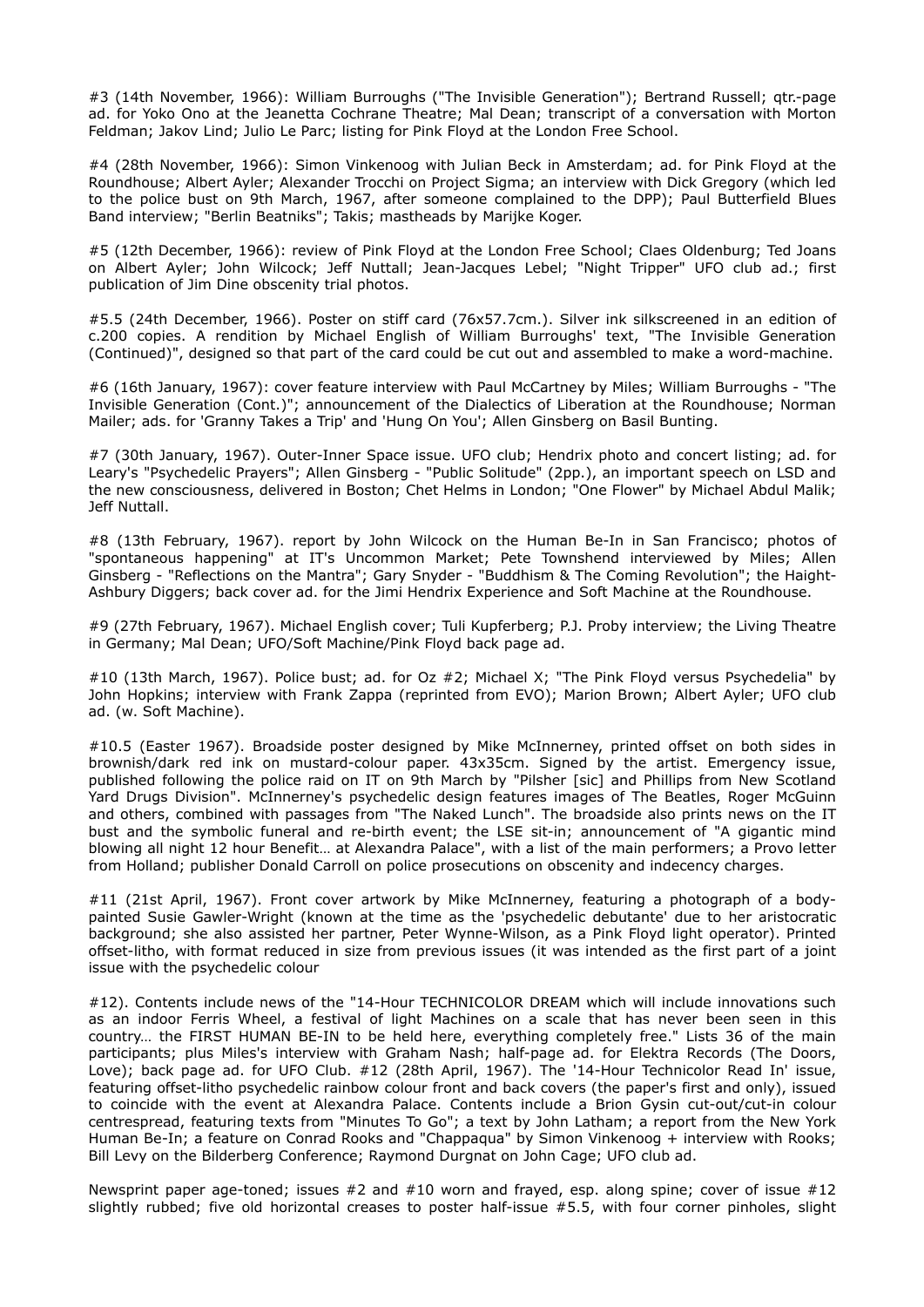edge wear, and remnants of two old labels to verso; slight edge wear to broadside #10.5; o/w all issues Very Good to Near Fine.

(14 items).

SOLD

STYNG #1-7 (Barnsley, Yorkshire: Seaview Publications, 28th May-17th November, 1971) - all published.

Tabloid newspaper format, published fortnightly. First issue printed on semi-glossy stock. Pagination varies (20pp.-24pp.). Illustrated with photographs, drawings and cartoons. Edited by Roger Hutchinson.

A complete set of "Yorkshire's Alternative Newspaper", its title derived from 'Sad Traffic Yorkshire News and Gossip' (Hutchinson was also involved with a little paper in Barnsley, Sad Traffic, named after a line from a Brian Patten poem).

Styng was raided by the police not long after it launched, and threatened with prosecution under the Obscene Publications Act, although the charges were later dropped. It catered largely to the Leeds-Sheffield college belt, carrying news of local community groups and countercultural activities, listings of events and concerts, book and record reviews, ads. for the underground press, BIT, and new album releases (includes a full-page ads. for Yoko Ono's "Fly" with a telephone number provided "to listen to mrs. lennon"). It also provided extensive coverage of the Oz trial and its aftermath, along with correspondence from Michael X and Michael Horovitz, among others, and its contributors included Jeff Nuttall, recently resettled and working at Leeds Poly. Despite respectable sales figures, financial problems and unreliable distribution led to the paper's demise after only seven issues. Roger Hutchinson, encouraged and supported by Felix Dennis, moved to London to work at Oz, before joining IT and eventually Time Out.

Faint dampstain to issue #2, o/w all copies exceptionally Fine (unfolded).

SOLD

(INTERNATIONAL TIMES). MAIROWITZ, David (ed.). Some of IT.

London: Knullar, (c. July) 1969. First edition, first issue, in card wrappers with Melinex silver foil dw. 176pp. Printed in different coloured inks, with rainbow printing to last few pages. Illustrated with photographs and psychedelic graphics (incl. Graham Keen, David Larcher, Michael English, Mal Dean, Mike McInnerney, and Alan Aldridge).

Felix Dennis's copy, SIGNED and dated by him on the front free endpaper ("Felix Dennis October '69"), and with his bookplate affixed inside the upper wrapper.

The anthology prints a selection of articles from the first two-and-a-half years of IT, much of it drawn from the first twenty issues, featuring contributions from, among others, William Burroughs, including an introduction written specially for the book ("The Function of the Underground Press"); Brion Gysin; Allen Ginsberg; Tuli Kupferberg; Alexander Trocchi; Carl Weissner; Simon Vinkenoog; Kevin Ayers; Artaud; Miles; Hoppy; John Peel; Harry Fainlight; John Esam; John Michell; Courtney Tulloch; Daevid Allen; Jeff Nuttall; Philip Lamantia; plus interviews with Pete Townshend, Claes Oldenburg, Morton Feldman, Buckminster Fuller and Michael McClure.

Lacks errata slip, with reference to the excision of Michael X's contribution (p.68-69). Melinex silver foil dw. lightly creased and slightly rubbed, as usual, but overall a Very Good plus copy (paper label featuring the 'IT' girl's eyes still affixed to the front cover), with excellent provenance from the editor of Oz magazine, IT's friendly rival.

SOLD

PHI IN CITY.

Original poster announcing the Phun City free festival held at Ecclesden Common, near Worthing in West Sussex, July 24th-26th (1970).

Offset litho. 76.3x51cm.